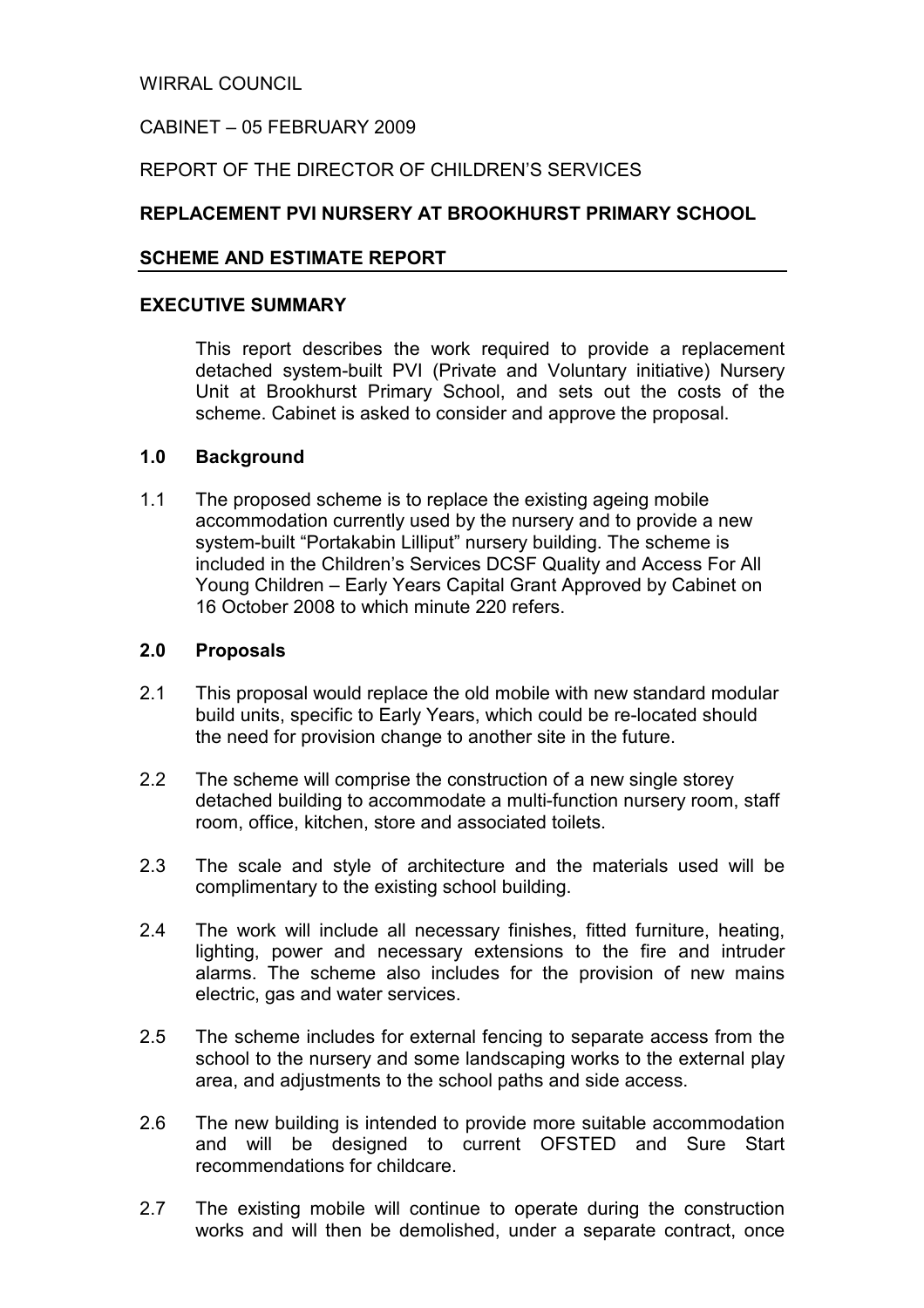the new building has been completed. The demolition works is to be carried out during the school summer break.

2.8 The new building will be designed to be efficient and economic to operate and maintain. It is intended that the building will use, as far as is economically possible, ecologically responsible materials in accordance with DCSF recommendations and guidance.

### 3.0 Financial Implications

- 3.1 It is anticipated that there will be a saving in fuel revenue costs at the nursery as a result of this scheme as the new building will be considerably more energy efficient than the old mobile that it replaces.
- 3.2 It is proposed that the scheme will be procured using the Office of Government Commerce List, (OGC), and the selected contractor, Portakabin Ltd, will commence work on site in March 2009 with completion by August 2009. It is intended that the removal of the existing mobile will take place during the 2009 summer holidays to minimise the impact on the school.
- 3.3 Enabling works may be procured under a separate contract in order to ensure Best Value.
- 3.4 The Estimate for this work is set out below. All costs are at third quarter 2008.

| <b>Clerk of Works Salary</b>                      |               |
|---------------------------------------------------|---------------|
| <b>CDM Coordinator</b>                            |               |
| Planning and building regulation fees             | £ 22,222.00   |
|                                                   |               |
|                                                   |               |
| <b>Professional Fees</b>                          |               |
| Departmental Charges including:                   |               |
| Fixtures, Fittings & Equipment                    | £ 10,500.00   |
| New Electric, Gas & Water Supplies                | £ 19,000 00   |
| <b>External Works</b>                             | £ 25,000.00   |
| <b>Groundworks</b>                                | £ 17,750.00   |
| <b>Building costs</b>                             | £185,525.00   |
| Reinstatement of Area Surrounding Existing Mobile | £ 12,500.00   |
| Demolition of Existing Mobile                     | 7,500.00<br>£ |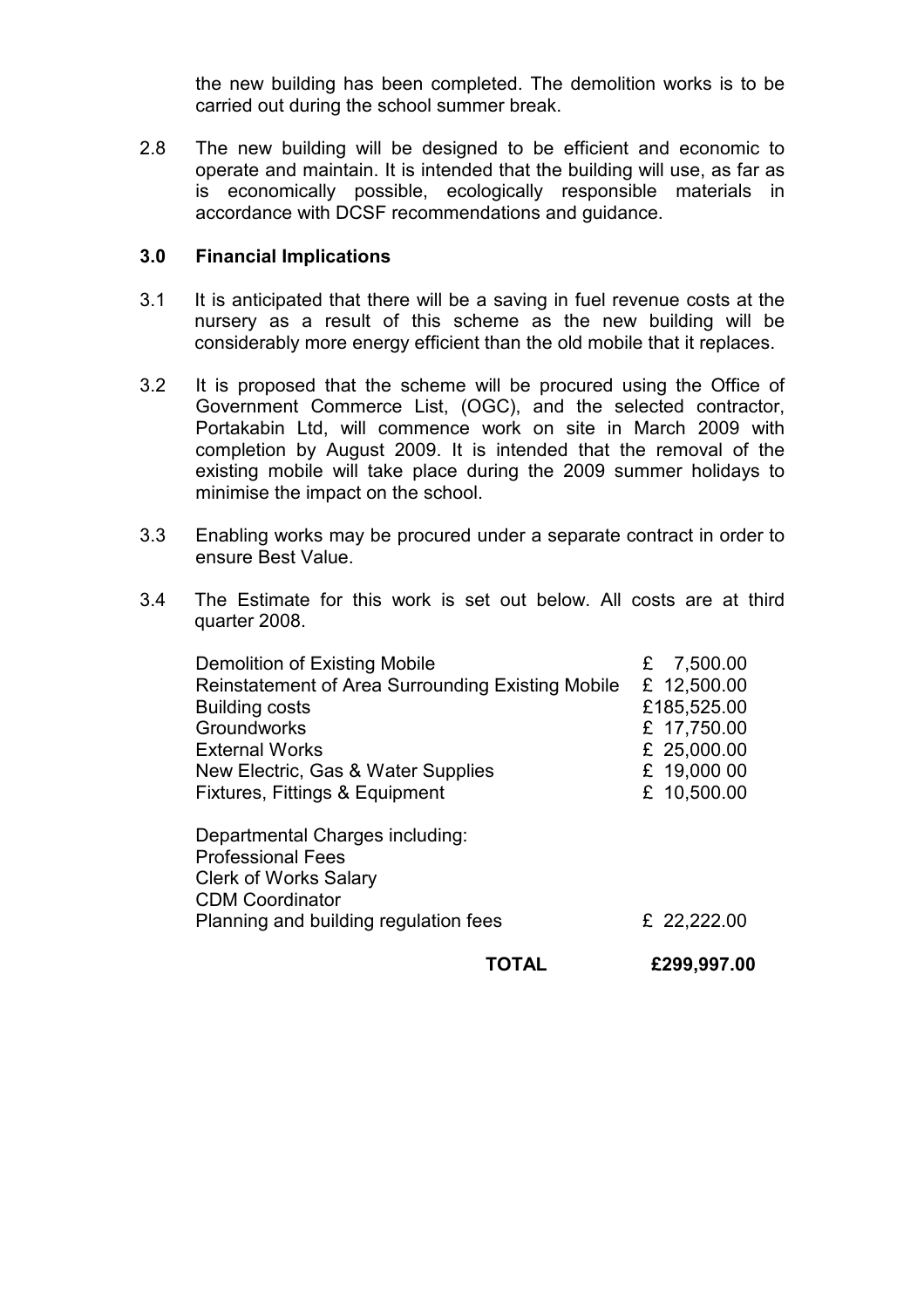The scheme will be funded from the following:-

DCSF Early Years capital Grant 2008 / 11 £300,000.00

### TOTAL £300,000.00

### 4.0 Staffing Implications

- 4.1 The Department of Technical Services will provide all Professional **Services**
- 4.2 The Director of Technical Services in accordance with the Construction (Design and Management) Regulations will carry out the role of CDM Coordinator.

### 5.0 Equal Opportunities Implications

- 5.1 The Council's Access Officer shall be fully consulted on the proposals.
- 5.2 The facilities being provided by the scheme outlined in this report have taken fully into consideration the access needs of people with disabilities, special needs and the elderly.
- 5.3 Access will be provided for children and adults with disabilities to all areas of the Children's Centre. The new centre will also comply with current recommendations on design for the deaf and partially sighted. Disabled persons WC accommodation will be provided.
- 5.4 There are no implications in this report for equal opportunities, including women, ethnic minorities or the elderly.

### 6.0 Community Safety Implications

- 6.1 The design of this project will take account of best practice to reduce the risk of crime and the local crime prevention officer will be consulted.
- 6.2 The scheme shall include inner security door so that only authorised access via the reception staff may proceed beyond the entrance lobby.

### 7.0 Local Agenda 21 Implications

- 7.1 Thermal insulation is to be provided to meet the standards and guidelines recommended by the DCSF in the school premises regulations 1996 and part L2 of the Building Regulations. The design will also follow the DETR / DCSF quidelines for "Energy efficient design of new buildings and extensions for schools and colleges."
- 7.2 Low energy electrical fittings, heating controls and water saving devices will all be used as far as possible to help reduce the consumption of natural resources.
- 7.3 All timber used will be from sustainable sources regulated by the Forestry Stewardship Council.